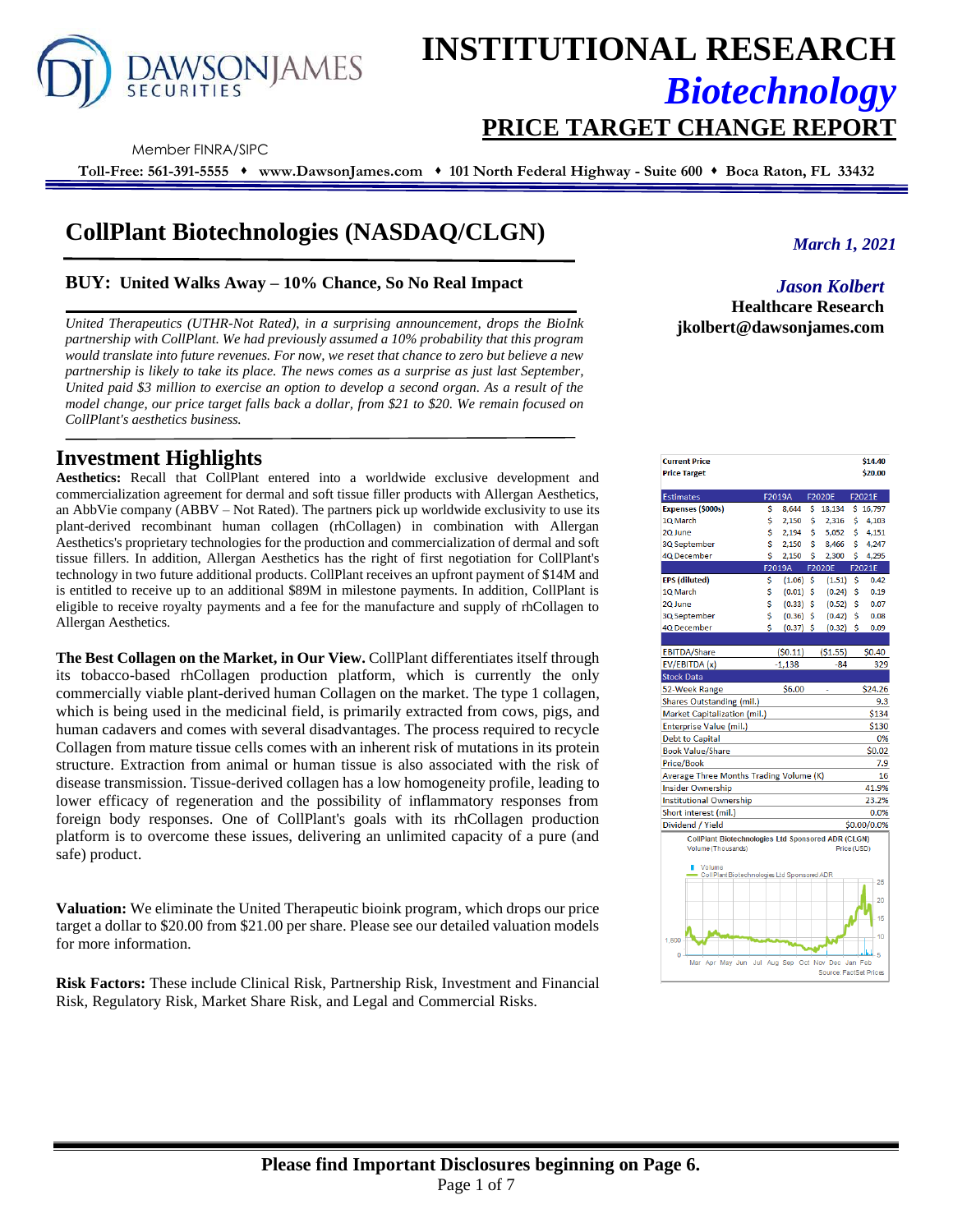

#### **Exhibit 1. Product Models**

| <b>Exhibit 1. Product Models</b>                     |                                          |                  |                                   |                          |                        |                     |                        |                     |                        |                     |                        |                     |                      |
|------------------------------------------------------|------------------------------------------|------------------|-----------------------------------|--------------------------|------------------------|---------------------|------------------------|---------------------|------------------------|---------------------|------------------------|---------------------|----------------------|
| VergenixSTR (Arthrex) - Tendon repair                | Prevalence                               | 2019E            | 2020E<br>17,405,517 17,753,627.81 | 2021E<br>18,108,700      | 2022E<br>18,470,874.37 | 2023E<br>18,840,292 | 2024E<br>19,217,097.69 | 2025E<br>19,601,440 | 2026E<br>19,993,468.44 | 2027E<br>20,393,338 | 2028E<br>20,801,204.56 | 2029E<br>21,217,229 | 2030E<br>*********** |
|                                                      | Growth                                   | 2%               | 2%                                | 2%                       | 2%                     | 2%                  | 2%                     | 2%                  | 2%                     | 2%                  | 2%                     | 2%                  | 2%                   |
|                                                      | <b>Target Population</b>                 | 10,000,000       | 10,600,000                        | 10,812,000               | 11,028,240             | 11,248,805          | 11,473,781             | 11,703,257          | 11,937,322             | 12,176,068          | 12,419,589             | 12,667,981          | 12,921,341           |
|                                                      | Market Share                             | 0.2%             | 0.4%                              | 1%                       | 2%                     | 2%                  | 3%                     | 4%                  | 5%                     | 6%                  | 6%                     | 6%                  | 6%                   |
|                                                      | <b>Treated Patients</b>                  | 15,000           | 42,400                            | 75,684                   | 165,424                | 224,976             | 344,213                | 468,130             | 596,866                | 730,564             | 745,175                | 760,079             | 775,280              |
|                                                      | Cost per year                            | \$500            | \$500                             | \$500                    | \$500                  | \$500               | \$500                  | \$500               | \$500                  | \$500               | \$500                  | \$500               | \$500                |
|                                                      | % Price Increase                         | 0%               | 0%                                | 0%                       | 0%                     | 0%                  | 0%                     | 0%                  | 0%                     | 0%                  | 0%                     | 0%                  | 0%                   |
|                                                      | Revenue (M) \$                           | $7.5$ \$         | 21.2 S                            | 37.8 \$                  | 82.7 \$                | $112.5$ \$          | 172.1 \$               | $234.1$ \$          | 298.4 \$               | 365.3 \$            | $372.6$ \$             | 380.0 \$            | 387.6                |
|                                                      | Probability of Success                   | 30%              | 30%                               | 30%                      | 30%                    | 30%                 | 30%                    | 30%                 | 30%                    | 30%                 | 30%                    | 30%                 | 30%                  |
|                                                      | Total sales (\$M)                        | \$2              | \$6                               | \$11                     | \$25                   | \$34                | \$52                   | \$70                | \$90                   | \$110               | \$112                  | \$114               | \$116                |
| VergenixFG - Wound Healing                           |                                          | 2019E            | 2020E                             | 2021E                    | 2022E                  | 2023E               | 2024E                  | 2025E               | 2026E                  | 2027E               | 2028E                  | 2029E               | 2030E                |
|                                                      | Prevalence                               | 21.016.080       | 21.436.402                        | 21.865.130               | 22.302.432             | 22.748.481          | 23.203.450             | 23.667.519.50       | 24.140.870             | 24.623.687.28       | 25.116.161             | ##########          | 26.130.854           |
|                                                      | Growth                                   | 2%               | 2%                                | 2%                       | 2%                     | 2%                  | 2%                     | 2%                  | 2%                     | 2%                  | 2%                     | 2%                  | 2%                   |
|                                                      | <b>Target Population</b>                 | 12,609.648       | 13,240,130                        | 13.902.137               | 14.597.244             | 15.327.106          | 16.093.461             | 16.898.134          | 17,743,041             | 18,630,193          | 19.561.703             | 20.539.788          | 21,566,777           |
|                                                      | Market Share                             | 0%               | 0%                                | 0%                       | 1%                     | 2%                  | 2%                     | 3%                  | 3%                     | 3%                  | 4%                     | 4%                  | 4%                   |
|                                                      | <b>Treated Patients</b>                  | 1,000            | 13,240                            | 55,609                   | 116,778                | 229,907             | 321,869                | 506,944             | 532,291                | 558,906             | 782,468                | 821,592             | 862,671              |
|                                                      | Cost per year                            | \$500            | \$500                             | \$500                    | \$500                  | \$500               | \$500                  | \$500               | \$500                  | \$500               | \$500                  | \$500               | \$500                |
|                                                      | % Price Increase                         | 0%               | 0%                                | 0%                       | 0%                     | 0%                  | 0%                     | 0%                  | 0%                     | 0%                  | 0%                     | 0%                  | 0%                   |
|                                                      | Revenue (M) \$<br>Probability of Success | $0.5-5$<br>30%   | 6.6<br>30%                        | 27.8 S<br>- S<br>30%     | 58.4 S                 | 115.0 S             | 160.9 S                | $253.5$ \$          | 266.1 \$               | 279.5 \$            | 391.2 \$               | 410.8 S             | 431.3                |
|                                                      |                                          | \$0              | \$2                               | \$8                      | 30%<br>\$18            | 30%<br>\$34         | 30%<br><b>\$48</b>     | 30%<br>\$76         | 30%<br>\$80            | 30%<br>\$84         | 30%<br>\$117           | 30%<br>\$123        | 30%<br>\$129         |
|                                                      | Total sales (\$M)                        |                  |                                   |                          |                        |                     |                        |                     |                        |                     |                        |                     |                      |
| <b>Biolnk (United Therapeutics) Lung Biotech PBC</b> |                                          | 2019E            | 2020E                             | 2021E                    | 2022E                  | 2023E               | 2024E                  | 2025E               | 2026E                  | 2027E               | 2028E                  | 2029E               | 2030E                |
|                                                      | Prevalence                               | 1,576,206        | 1,607,730                         | 1,639,885                | 1,672,682              | 1,722,863           | 1,774,549              | 1,845,531           | 1,919,352              | 1,996,126           | 2,075,971              | 2,159,010           | 2,245,370            |
|                                                      | Growth                                   | 2%               | 2%                                | 2%                       | 3%                     | 3%                  | 4%                     | 4%                  | 4%                     | 4%                  | 4%                     | 4%                  | 4%                   |
|                                                      | <b>Target Population</b>                 | 1,260,965        | 1,286,184                         | 1,311,908                | 1,338,146              | 1,378,290           | 1,419,639              | 1,476,425           | 1,535,482              | 1,596,901           | 1,660,777              | 1,727,208           | 2,020,833            |
|                                                      | Market Share                             | 0%               | 0%                                | 1%                       | 2%                     | 2%                  | 3%                     | 3%                  | 3%                     | 3%                  | 3%                     | 3%                  | 3%                   |
|                                                      | <b>Treated Patients</b>                  | 1,261            | 5.145                             | 10.495                   | 20.072                 | 27.566              | 42.589                 | 44.293              | 46,064                 | 47.907              | 49,823                 | 51,816              | 60,625               |
|                                                      | Cost per year                            | \$1,000          | \$1,000                           | \$1,000                  | \$1,000                | \$1,000             | \$1,000                | \$1,000             | \$1,000                | \$1,000             | \$1,000                | \$1,000             | \$1,000              |
|                                                      | % Price Increase                         | 0%               | 0%                                | 0%                       | 0%                     | 0%                  | 0%                     | 0%                  | 0%                     | 0%                  | 0%                     | 0%                  | 0%                   |
|                                                      | Revenue (M) \$                           | 1.3 <sup>5</sup> | 5.1                               | $10.5-5$<br>-S           | 20.1 S                 | $27.6$ \$           | $42.6$ \$              | 44.3 <sup>5</sup>   | 46.1 \$                | 47.9 \$             | 49.8 \$                | 51.8 \$             | 60.6                 |
|                                                      | Probability of Success                   | 0%               | 0%                                | 0%                       | 0%                     | 0%                  | 0%                     | 0%                  | 0%                     | 0%                  | 0%                     | 0%                  | $0\%$                |
|                                                      | Total sales (\$M)                        | \$0.0            | \$0.0                             | \$0.0                    | \$0.0                  | \$0.0               | \$0.0                  | \$0.0               | \$0.0                  | \$0.0               | \$0.0                  | \$0.0               | \$0.0                |
| <b>Aesthetic Medicine</b>                            |                                          | 2019E            | 2020E                             | 2021E                    | 2022E                  | 2023E               | 2024E                  | 2025E               | 2026E                  | 2027E               | 2028E                  | 2029E               | 2030E                |
|                                                      | Prevalence                               | 4,203,216        | 4,287,280                         | 4,415,899                | 4,592,535              | 4,776,236           | 4,967,286              | 5,165,977           | 5,372,616              | 5,587,521           | 5,811,021              | 6,043,462           | 6,285,201            |
|                                                      | Growth                                   | 2%               | 3%                                | 4%                       | 4%                     | 4%                  | 4%                     | 4%                  | 4%                     | 4%                  | 4%                     | 4%                  | 4%                   |
|                                                      | <b>Target Population</b><br>Market Share |                  | 3,858,552<br>0%                   | 3,974,309                | 4,133,281<br>1%        | 4,298,612<br>3%     | 4,470,557<br>4%        | 4,649,379<br>4%     | 4,835,354<br>4%        | 5,028,769<br>4%     | 5.229.919<br>4%        | 5,439,116<br>4%     | 5,656,681            |
|                                                      | <b>Treated Patients</b>                  |                  | 1,000                             | 0%<br>11,923             | 33,066                 | 128,958             | 178,822                | 185,975             | 193,414                | 201,151             | 209,197                | 217.565             | 4%<br>226,267        |
|                                                      |                                          |                  | \$400                             | \$400                    | \$400                  | \$400               | \$400                  | \$400               | \$400                  | \$400               | \$400                  | \$400               | \$400                |
|                                                      | Cost per year<br>% Price Increase        |                  | 0%                                | 0%                       | 0%                     | 0%                  | 0%                     | 0%                  | 0%                     | 0%                  | 0%                     | 0%                  | 0%                   |
|                                                      | Revenue (M) \$                           | $\sim$           | \$<br>0.4                         | - \$<br>4.8 <sup>5</sup> | 13.2 <sup>5</sup>      | $51.6$ \$           | $71.5$ \$              | $74.4$ \$           | $77.4$ \$              | $80.5$ \$           | 83.7 \$                | 87.0 \$             | 90.5                 |
|                                                      | Probability of Success                   | 90%              | 90%                               | 90%                      | 90%                    | 90%                 | 90%                    | 90%                 | 90%                    | 90%                 | 90%                    | 90%                 | 90%                  |
|                                                      | Total sales (\$M)                        | \$0.0            | \$0.4                             | \$4.3                    | \$11.9                 | \$46.4              | \$64.4                 | \$67.0              | \$69.6                 | \$72.4              | \$75.3                 | \$78.3              | \$81.5               |

*Source: Dawson James estimates, company reports*

#### **Modeling Assumptions:**

- 1. We assume Vergenix STR and Vergenix FG achieve only modest European market share penetration. This is a result of the limited capital supporting the launch. The data, thus far, has been quite good on the associated outcomes with the products. In addition to our modest market share assumptions, we assume only a 30% probability of success that the full revenue potential of the products is realized. We do this for conservatism.
- 2. BioInk United Therapeutics. We have for now removed this from our models (set the probability of success from 10% to zero) for now.
- 3. Aesthetic Medicine. The size of this market is large, blockbuster size (billions). We see CollPlant's rhCollagen as a more ideal dermal filler and as a product scaffold for a variety of new applications from rejuvenation to breast reconstruction. Here too, our assumptions for pricing and market share may be too conservative. Our probability of success assigned is highest here, now raised to 90%, as we feel the pathway is well defined.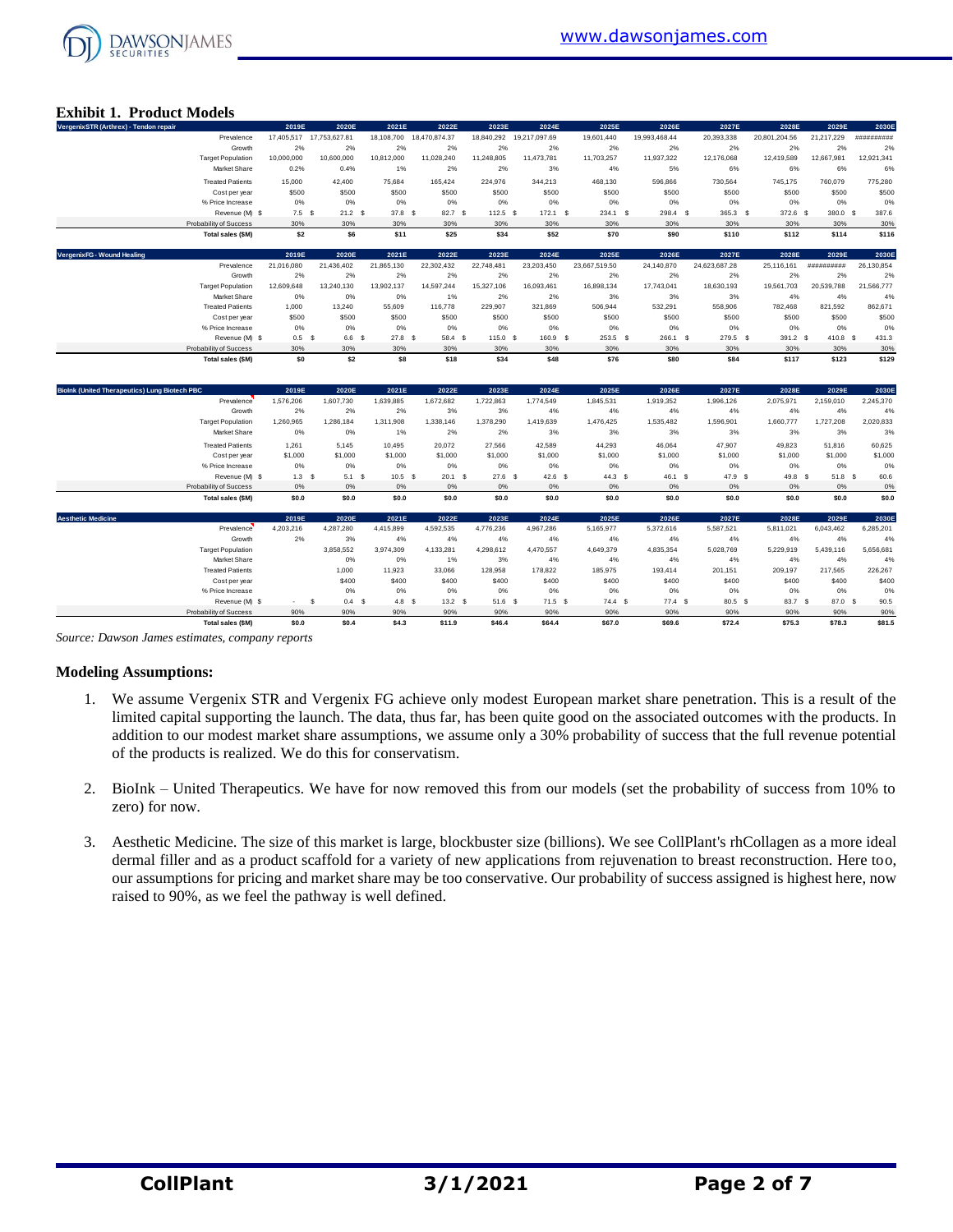

**Valuation:** We model CollPlant's rhCollagen technology platform focused on the aesthetics and advanced wound care markets. We use varying probabilities for each indication ranging from just 30% to 90% that our sales goals can be achieved. The models then flow into our income statement, which is projected out to 2030. On top of these therapeutic success probabilities, we apply a discount rate (r) of 30% (our highest rate for emerging growth companies), and we assume additional capital raises (dilution) in our final share count. We then apply these projections into our Free Cash Flow, discounted EPS and Sum of the Parts models below and round to the nearest whole number to derive our 12-month price target. ese projection<br>T to derive ou<br>T**FF Model**<br>Average \$ 20<br>ce Target \$ 20

#### **Exhibit 2. FCFF Model**

| <b>Exhibit 2. FCFF Model</b> |                                                               |                                                          |                                                               |                                                                |                                            |                                            |                                             |                                               |                                               |                                               |                                               |                                               |                                               |
|------------------------------|---------------------------------------------------------------|----------------------------------------------------------|---------------------------------------------------------------|----------------------------------------------------------------|--------------------------------------------|--------------------------------------------|---------------------------------------------|-----------------------------------------------|-----------------------------------------------|-----------------------------------------------|-----------------------------------------------|-----------------------------------------------|-----------------------------------------------|
| 20<br>20<br>2021             |                                                               |                                                          |                                                               |                                                                |                                            |                                            |                                             |                                               |                                               |                                               |                                               |                                               |                                               |
|                              |                                                               |                                                          |                                                               |                                                                |                                            |                                            |                                             |                                               |                                               |                                               |                                               |                                               | $\cdots$                                      |
|                              | 2018A<br>(3,704)<br>0%<br>(3,704)<br>(796)<br>392<br>(4, 108) | 2019A<br>(7,072)<br>0%<br>(7,072)<br>(1,090)<br>(8, 162) | 2020E<br>(10, 513)<br>1%<br>(10, 398)<br>(1,090)<br>(11, 488) | 2021E<br>7,189<br>10%<br>6,470<br>6,470                        | 2022E<br>30,294<br>12%<br>26,659<br>26,659 | 2023E<br>73,279<br>14%<br>63,020<br>63,020 | 2024E<br>107,616<br>18%<br>88,245<br>88,245 | 2025E<br>139,105<br>18%<br>114,066<br>114.066 | 2026E<br>150,452<br>24%<br>114,344<br>114,344 | 2027E<br>165,180<br>28%<br>118,929<br>118,929 | 2028E<br>191,363<br>30%<br>133,954<br>133,954 | 2029E<br>181,992<br>30%<br>127,395<br>127,395 | 2030E<br>167,570<br>31%<br>115,624<br>115,624 |
|                              | (15, 253)                                                     | (23, 313)                                                | (25, 239)                                                     | 10,934                                                         | 34,656                                     | 63,020                                     | 67,881                                      | 67,495                                        | 52,045                                        | 41,641                                        | 36,078                                        | 26,393                                        | 18,426                                        |
|                              | 30%<br>1%                                                     |                                                          |                                                               |                                                                |                                            |                                            |                                             |                                               |                                               |                                               |                                               |                                               |                                               |
|                              | 64,175                                                        |                                                          |                                                               |                                                                |                                            |                                            |                                             |                                               |                                               |                                               |                                               |                                               |                                               |
| s                            | 457,505<br>22,804<br>20.06                                    | 2030E                                                    |                                                               |                                                                |                                            |                                            |                                             |                                               |                                               |                                               |                                               |                                               |                                               |
|                              |                                                               | $\cdots$<br>402,688.86                                   | $\sim$ $\sim$ $\sim$ $\sim$                                   | whole number to derive our 12-month price target.<br>$- - - -$ | $\cdots$                                   | $- - - - -$                                | $- - - -$                                   | $- - - -$                                     | $- - - - -$                                   | $- - - -$                                     | $- - - -$                                     | $\cdots$                                      | $- - - -$                                     |

*Source: Dawson James estimates, company reports*

#### **Exhibit 3. Discounted EPS Model**

Current Year

| Current Year<br>Year of EPS | 2021<br>2030 |                      |    |          | Discount Rate and Earnings Multiple Varies, Year is Constant | 2030 EPS |         |         |         |
|-----------------------------|--------------|----------------------|----|----------|--------------------------------------------------------------|----------|---------|---------|---------|
| Earnings Multiple           | 30           |                      |    | 5%       | 10%                                                          | 15%      | 20%     | 25%     | 30%     |
| Discount Factor             | 30%          | Earnings<br>Multiple |    | \$5.17   | \$3.40                                                       | \$2.28   | \$1.55  | \$1.08  | \$0.76  |
| Selected Year EPS           | \$<br>8.02   |                      |    | \$25.84  | \$17.00                                                      | \$11.39  | \$7.77  | \$5.38  | \$3.78  |
| <b>NPV</b>                  | 22.68        |                      | 10 | \$51.67  | \$34.00                                                      | \$22.79  | \$15.54 | \$10.76 | \$7.56  |
|                             |              |                      | 15 | \$77.51  | \$51.00                                                      | \$34.18  | \$23.30 | \$16.14 | \$11.34 |
|                             |              |                      | 20 | \$103.35 | \$67.99                                                      | \$45.58  | \$31.07 | \$21.52 | \$15.12 |
|                             |              |                      | 25 | \$129.19 | \$84.99                                                      | \$56.97  | \$38.84 | \$26.90 | \$18.90 |
|                             |              |                      | 30 | \$155.02 | \$101.99                                                     | \$68.36  | \$46.61 | \$32.28 | \$22.68 |
|                             |              |                      | 35 | \$180.86 | \$118.99                                                     | \$79.76  | \$54.38 | \$37.66 | \$26.46 |

*Source: Dawson James estimates, company reports*

#### **Exhibit 4. Sum of the Parts Model**

| <b>Sum of the Parts</b> | LT Gr | Discount Rate | Yrs. to Peak | % Success | Peak Sales MM's | Term Val |
|-------------------------|-------|---------------|--------------|-----------|-----------------|----------|
| VergenixSTR             | $1\%$ | 30%           | 4            | 30%       | \$388           | \$1,337  |
| <b>NPV</b>              |       |               |              |           |                 | \$4.62   |
| VergenixFG              | $1\%$ | 30%           | 3            | 30%       | \$431           | \$1,487  |
| <b>NPV</b>              |       |               |              |           |                 | \$6.68   |
| <b>Biolnk</b>           | 1%    | 30%           | 3            | 0%        | \$61            | \$209    |
| <b>NPV</b>              |       |               |              |           |                 | \$0.00   |
| Aesthetic Medicine      | $1\%$ | 30%           |              | 90%       | \$91            | \$312    |
| <b>NPV</b>              |       |               |              |           |                 | \$7.11   |
| Net Margin              |       |               |              |           |                 | 75%      |
| MM Shrs OS (2030E)      |       |               |              |           |                 | 23       |
| <b>Total</b>            |       |               |              |           |                 | \$18.4   |

*Source: Dawson James estimates, company reports*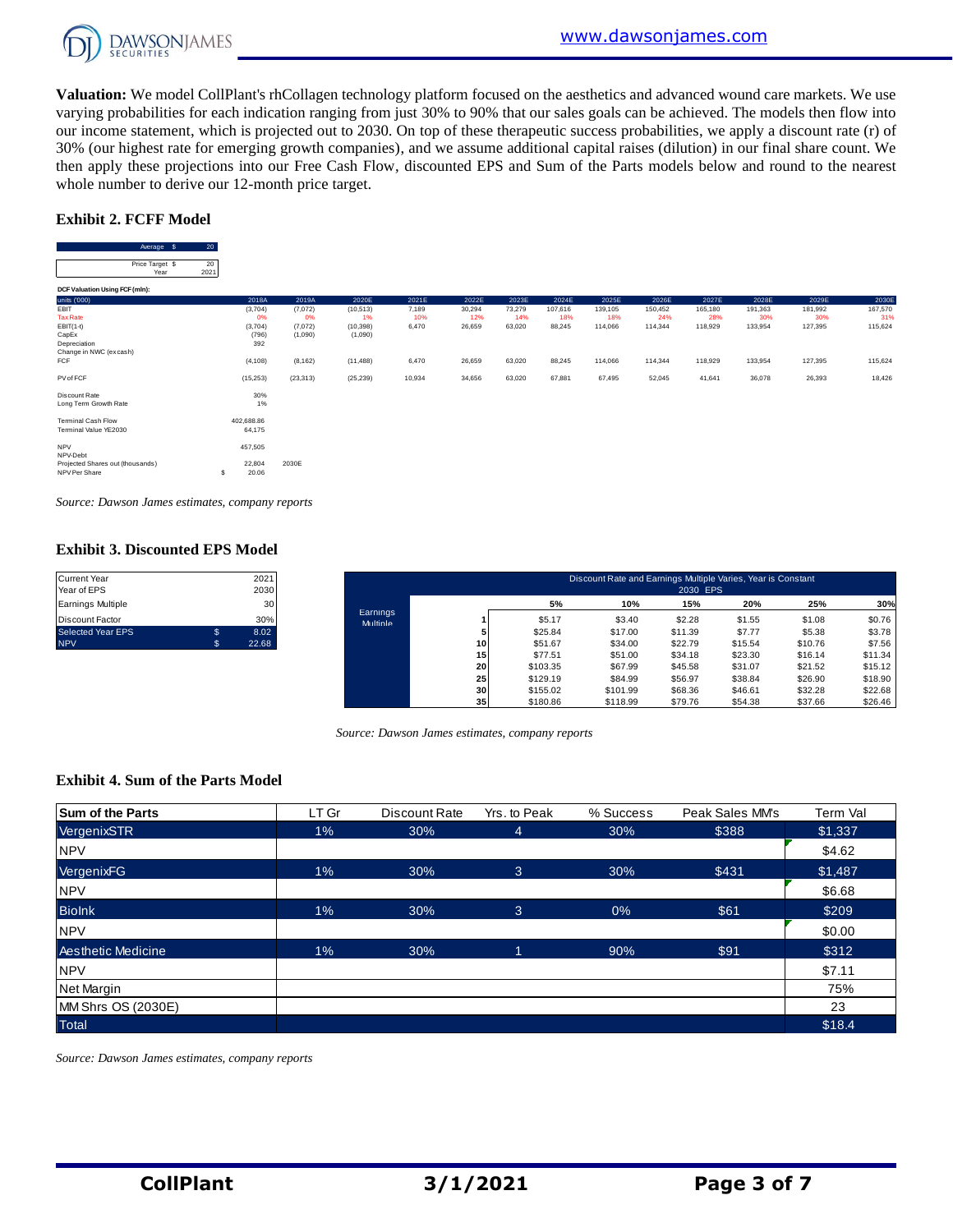

### **Exhibit 5. Income Statement**

| CollPlant Holdings Ltd. (\$000)               |          |                |        |        |        |                |                |                |         |         |                |                |                          |                |         |         |
|-----------------------------------------------|----------|----------------|--------|--------|--------|----------------|----------------|----------------|---------|---------|----------------|----------------|--------------------------|----------------|---------|---------|
| <b>CollPlant: YE Dec 31</b>                   | 2019A    | 2020E          | 1021E  | 2Q21E  | 3Q21E  | 4Q21E          | 2021E          | 2022E          | 2023E   | 2024E   | 2025E          | 2026E          | 2027E                    | 2028E          | 2029E   | 2030E   |
| Revenue                                       |          |                |        |        |        |                |                |                |         |         |                |                |                          |                |         |         |
| VergenixSTR (Arthrex) - Tendon repair         |          | 6,360          | 2.611  | 2,725  | 2.952  | 3,065          | 11,353         | 24,814         | 33,746  | 51.632  | 70,220         | 89,530         | 109,585                  | 111.776        | 114,012 | 116,292 |
| VergenixFG - Wound Healing                    |          | 1,986          | 1,918  | 2,002  | 2,169  | 2,252          | 8,341          | 17,517         | 34,486  | 48,280  | 76,042         | 79,844         | 83,836                   | 117,370        | 123,239 | 129,401 |
| Biolnk (United Therapeutics) Lung Biotech PBC |          |                | $\sim$ | $\sim$ | $\sim$ | $\sim$         |                |                |         |         | $\sim$         |                | $\overline{\phantom{a}}$ | ۰.             |         |         |
| Aesthetic Medicine                            |          | 360            | 987    | 1,030  | 1,116  | 1,159          | 4,292          | 11,904         | 46,425  | 64,376  | 66,951         | 69,629         | 72,414                   | 75,311         | 78,323  | 81,456  |
| Misc Revenues                                 | 2,400    | 7,621          |        |        |        |                | $\sim$         | $\sim$         | $\sim$  | $\sim$  | $\sim$         | $\sim$         | $\sim$                   | ٠              | $\sim$  | $\sim$  |
| <b>Product Revenues</b>                       | 2,400    | 7,621          | 5,517  | 5,757  | 6.236  | 6,476          | 23,986         | 54,234         | 114,657 | 164,288 | 213,212        | 239,003        | 265,835                  | 304,457        | 315,574 | 327,149 |
| Royalties                                     |          |                |        |        |        |                |                |                |         |         |                |                |                          |                |         |         |
| <b>Total Revenue</b>                          | 2,400    | 7,621          | 5,517  | 5,757  | 6.236  | 6,476          | 23,986         | 54,234         | 114,657 | 164,288 | 213,212        | 239,003        | 265,835                  | 304,457        | 315,574 | 327,149 |
| <b>Expenses:</b>                              |          |                |        |        |        |                |                |                |         |         |                |                |                          |                |         |         |
| Cost of Goods Sold                            | 1,758    | 4,362          | 1,103  | 1,151  | 1,247  | 1,295          | 4,797          | 10,847         | 22,931  | 32,858  | 42,642         | 47,801         | 47,850                   | 45,669         | 47,336  | 49,072  |
| %COGS                                         | 73%      | 57%            | 20%    | 20%    | 20%    | 20%            | 20%            | 20%            | 20%     | 20%     | 20%            | 20%            | 18%                      | 15%            | 15%     | 15%     |
| Research and Development                      | 3,272    | 6,655          | 1,500  | 1,500  | 1,500  | 1,500          | 6,000          | 7,094          | 8,947   | 11,284  | 14,232         | 17,951         | 22,640                   | 27,517         | 33,444  | 40,648  |
| Sales and Marketing                           | 3,614    | 7,117          | 1,500  | 1,500  | 1,500  | 1,500          | 6,000          | 6,000          | 9,500   | 12,531  | 17,232         | 22,799         | 30,164                   | 39,909         | 52,801  | 69,858  |
| <b>Total Expenses</b>                         | 8,644    | 18,134         | 4,103  | 4,151  | 4,247  | 4,295          | 16,797         | 23,940         | 41,378  | 56,673  | 74,107         | 88,550         | 100,655                  | 113,094        | 133.581 | 159,579 |
| <b>Operating Income (loss)</b>                | (6, 244) | (10, 513)      | 1,413  | 1,605  | 1,989  | 2,181          | 7,189          | 30,294         | 73,279  | 107,616 | 139,105        | 150,452        | 165,180                  | 191,363        | 181,992 | 167,570 |
| Financing income                              | (1, 167) |                |        |        |        |                |                |                |         |         |                |                |                          |                |         |         |
| Total Other Income (expenses)                 | 339      |                |        |        |        |                |                |                |         |         |                |                |                          |                |         |         |
| Financial net (expenses)                      | (828)    | $\blacksquare$ |        |        |        | $\blacksquare$ | $\blacksquare$ | $\blacksquare$ |         |         | $\blacksquare$ | $\blacksquare$ | $\blacksquare$           | $\blacksquare$ | $\sim$  |         |
| Pretax Income                                 | (7.072)  | (10, 513)      | 1.413  | 1.605  | 1.989  | 2,181          | 7.189          | 30.294         | 73,279  | 107,616 | 139.105        | 150,452        | 165,180                  | 191.363        | 181.992 | 167,570 |
| Income Tax Benefit (Provision)                |          | (115)          | 141    | 161    | 199    | 218            | 719            | 3,635          | 10,259  | 19,371  | 25,039         | 36,109         | 46,250                   | 57,409         | 54,598  | 51,947  |
| <b>Tax Rate</b>                               |          | 1%             | 10%    | 10%    | 10%    | 10%            | 10%            | 12%            | 14%     | 18%     | 18%            | 24%            | 28%                      | 30%            | 30%     | 31%     |
| Gain (loss) from discontinued operations      |          |                |        |        |        |                |                |                |         |         |                |                |                          |                |         |         |
| <b>GAAP Net Income (loss)</b>                 | (7,072)  | (10, 513)      | 1.272  | 1.445  | 1.790  | 1.963          | 7,189          | 30.294         | 73.279  | 107,616 | 139,105        | 150,452        | 165,180                  | 191,363        | 181,992 | 167,570 |
| GAAP-EPS                                      | (1.06)   | (1.51)         | 0.19   | 0.07   | 0.08   | 0.09           | 0.42           | 1.38           | 6.05    | 5.46    | 6.24           | 6.72           | 7.34                     | 8.47           | 8.02    | 7.35    |
| GAAP-EPS (Dil)                                | (1.06)   | (1.51)         | 0.19   | 0.07   | 0.08   | 0.09           | 0.42           | 1.38           | 6.05    | 5.46    | 6.24           | 6.72           | 7.34                     | 8.47           | 8.02    | 7.35    |
| Wgtd Avg Shrs (Bas) - (000's)                 | 61,749   | 6,801          | 6,889  | 11,902 | 11,926 | 11,950         | 10,667         | 12,010         | 12,106  | 12,203  | 12,301         | 12,400         | 12,499                   | 12,600         | 12,701  | 12,803  |
| Watd Ava Shrs (Dil) - (000's)                 | 61,749   | 6,777          | 6,837  | 21,902 | 21,924 | 21,946         | 18,152         | 22,012         | 12,106  | 19,702  | 22,303         | 22,402         | 22,501                   | 22,602         | 22,703  | 22,804  |

*Source: Dawson James estimates, company reports*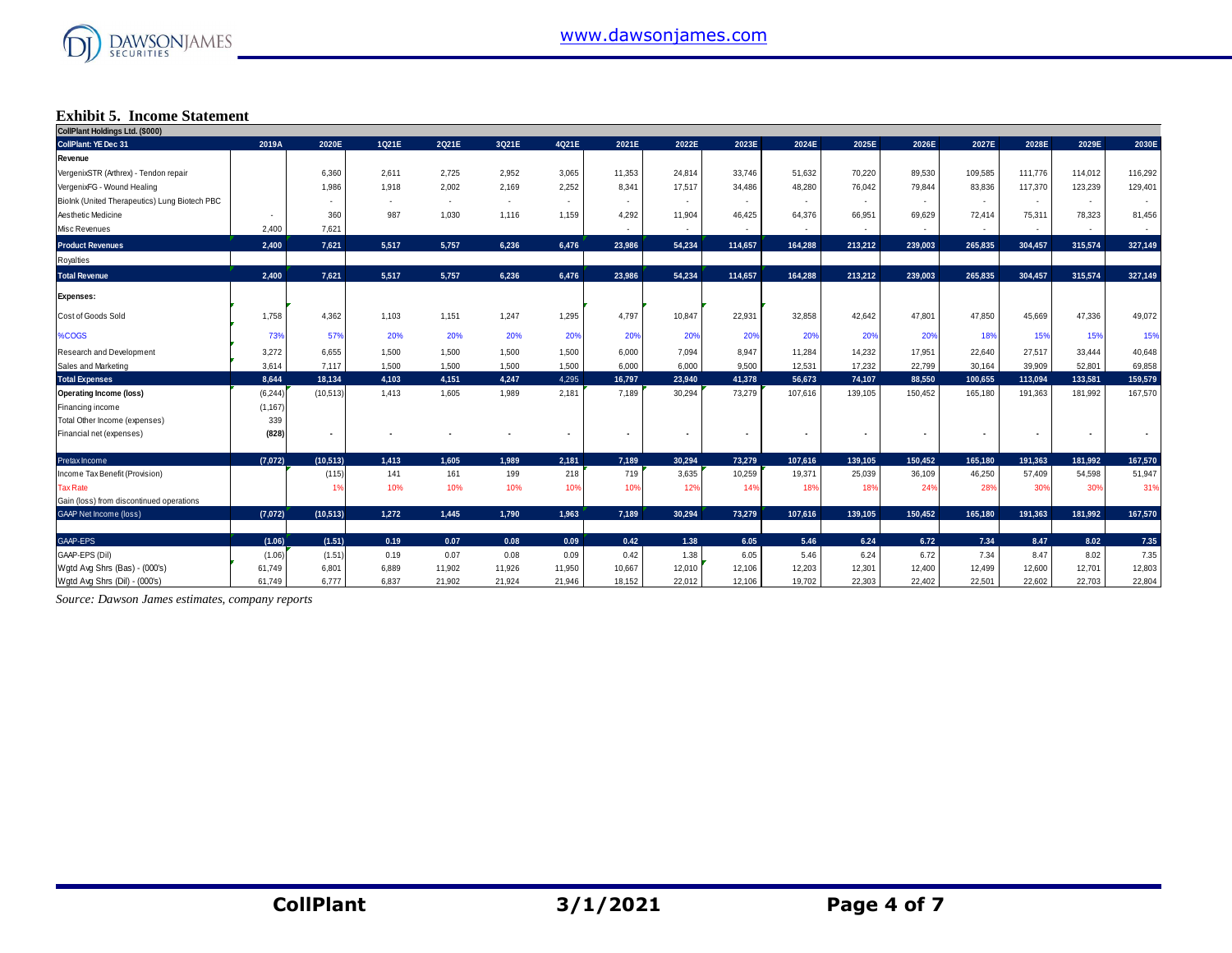

#### **Risk Analysis**

**Clinical Trial Risk.** Collplant and its partners may be dependent on the outcome of product based clinical trials.

**Commercial Risk.** Collplant hopes to compete in multiple healthcare-related markets that have traditionally been dominated by large pharma and biotechnology companies with deep pockets (funding and resources), which may make it difficult for Collplant to compete unless the molecule is deemed to be truly differentiated.

**Financial Risk.** Collplant is likely to require additional capital raises before the company can be self-sustaining. There can be no guarantees that the company will be able to raise the needed capital.

**Investment Risk**. Collplant is a small capital company, which can translate into high volatility and risk for investors. The company has no revenues and is dependent on clinical progress of its therapeutics.

**Intellectual Property.** Collplant may face IP challenges, forcing the company to defend its patents or claiming the company is infringing on other patents.

**Market Share Risk**. The collagen and related products market are competitive and tends to be dominated by large pharma and biotechnology and or medical device companies.

**Regulatory Risk.** Collplant, even with good clinical data, could face extensive delays and other regulatory setbacks.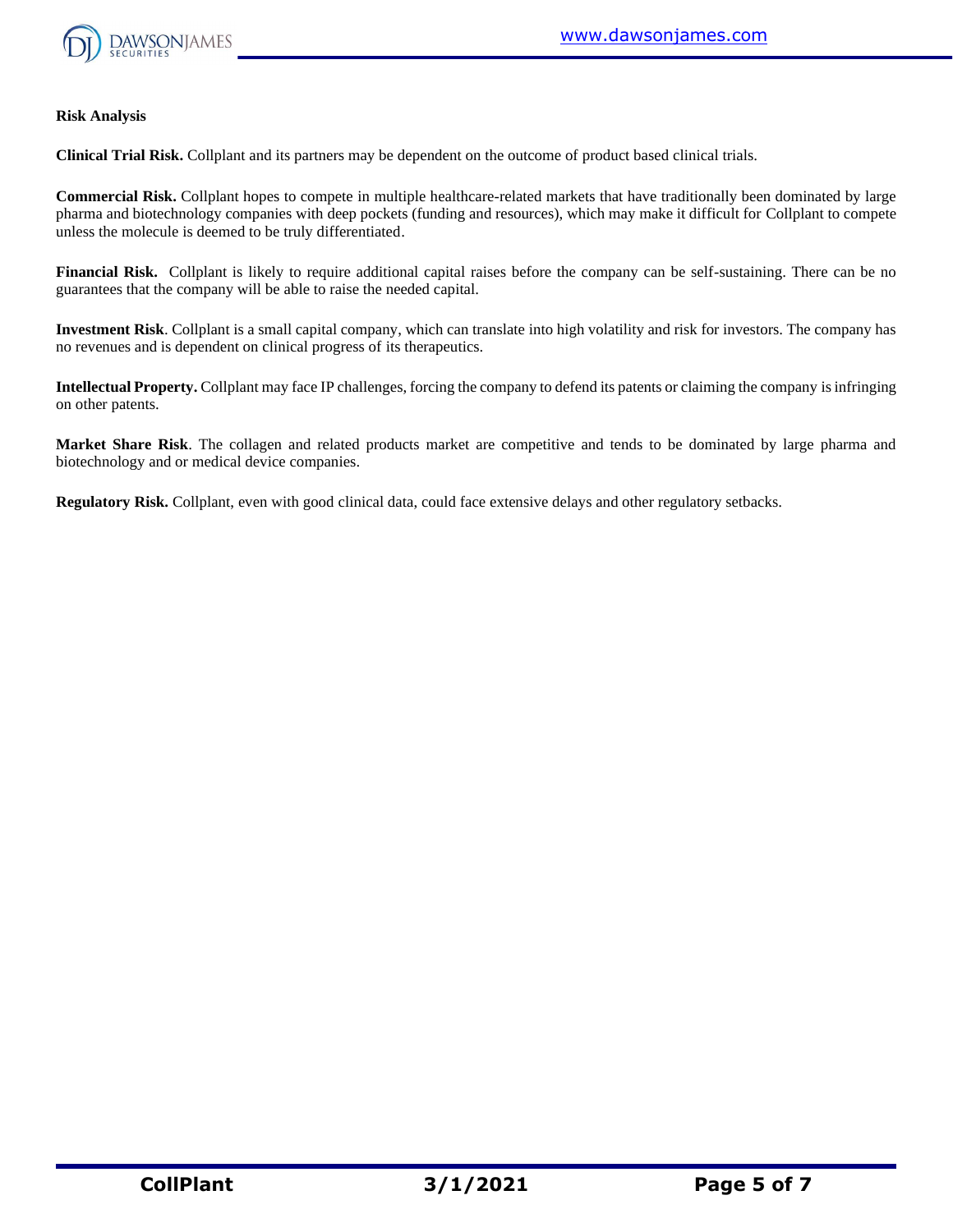

Companies mentioned in this report

3D Systems (DDD): Not Rated)

United Therapeutics (UTHR): Not Covered

Allerghan (AGN) Not Covered

Abbvie (ABBV) Not Covered

#### **Important Disclosures:**

#### **Price Chart:**



Price target and rating changes over the past three years:

Initiated – Buy – November 4, 2019 – Price Target \$9.00 Price Target Change – Buy – January 27, 2020 – Price Target \$15.00 Update Report – Buy – May 27, 2020 – Price Target \$15.00 Update Report – Buy – September 21, 2020 – Price Target \$15.00 Update Report – Buy – December 3, 2020 – Price Target \$15.00 Price Target Change – Buy – February 8, 2021 – Price Target \$21.00 Price Target Change – Buy – March 1, 2021 – Price Target \$20.00

Dawson James Securities, Inc. (the "Firm") is a member of the Financial Industry Regulatory Authority ("FINRA") and the Securities Investor Protection Corporation ("SIPC").

The Firm does not make a market in the securities of the subject company(s). The Firm has NOT engaged in investment banking relationships with CLGN in the prior twelve months, as a manager or co-manager of a public offering and has NOT received compensation resulting from those relationships. The Firm may seek compensation for investment banking services in the future from the subject company(s). The Firm has NOT received other compensation from the subject company(s) in the last 12 months for services unrelated to managing or co-managing of a public offering.

Neither the research analyst(s) whose name appears on this report nor any member of his (their) household is an officer, director or advisory board member of these companies. The Firm and/or its directors and employees may own securities of the company(s) in this report and may increase or decrease holdings in the future. As of February 28, 2021, the Firm as a whole did not beneficially own 1% or more of any class of common equity securities of the subject company(s) of this report. The Firm, its officers, directors, analysts or employees may affect transactions in and have long or short positions in the securities (or options or warrants related to those securities) of the company(s) subject to this report. The Firm may affect transactions as principal or agent in those securities.